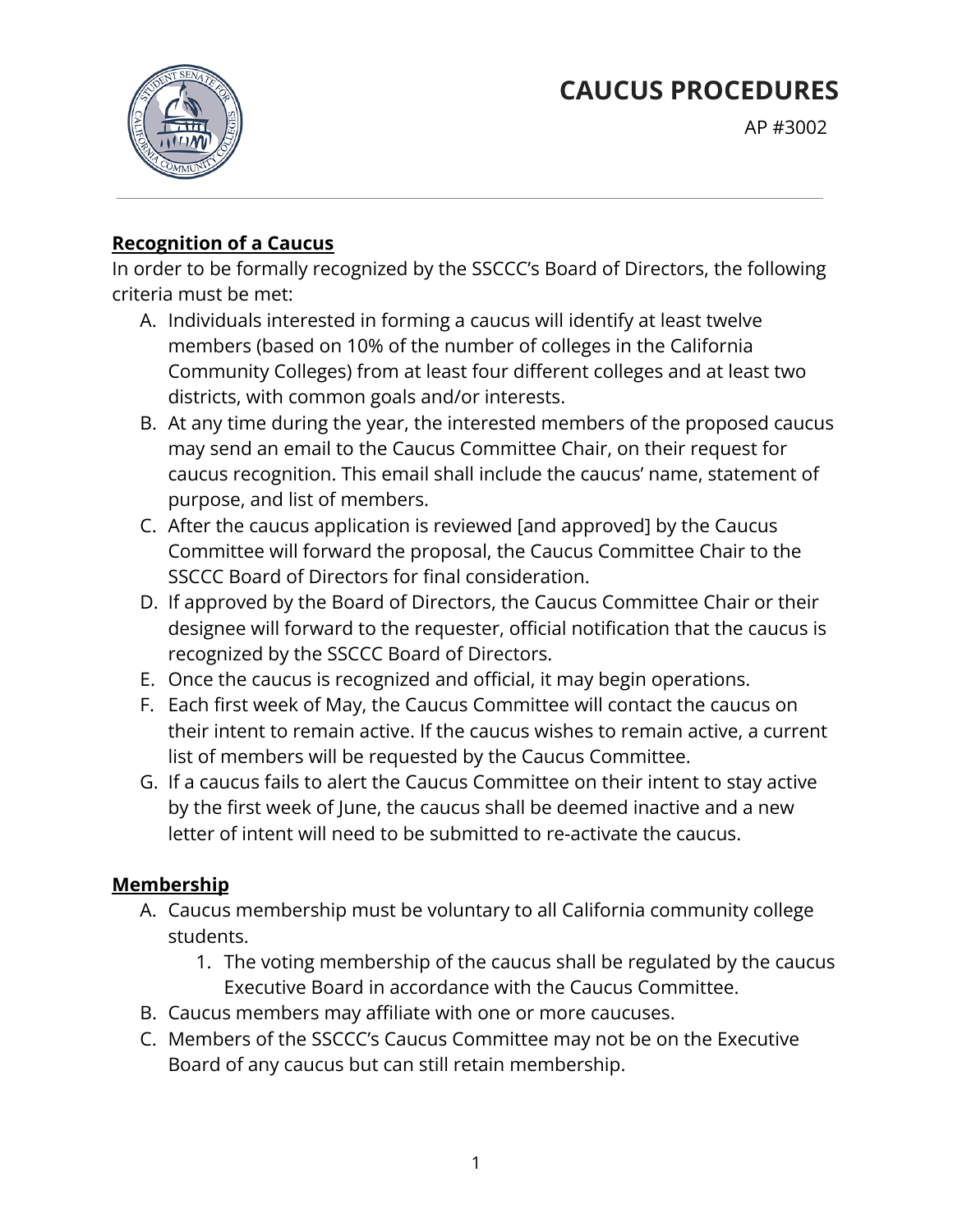D. The chair or secretary of the caucus must maintain an accurate record of its membership and its voting members and must provide that information to the Caucus Committee at its request.

## **Process for Caucus Committee**

When a caucus application is received, the Chair shall include the application on the next agenda. A request to become a caucus can occur at any time during the year.

- A. The Committee will verify that the caucus' goals and purpose are related to the mission and goals of the SSCCC.
- B. The Caucus Committee Chair or their Designee will submit a notification to the body through normal communication channels on whether the Board of Directors has approved or rejected the caucus recognition.
- C. If the Chair of the Caucus Committee is unable to act in their capacity or the position is vacant, the Caucus Committee Vice-Chair will assume the duties of the position or appoint a designee until one can be confirmed by the Committee.

## **Caucus Meetings**

- A. Caucuses should meet at least once per month or regularly as determined by the caucus members.
- B. The caucus secretary must take minutes of every meeting of the Executive Board and the caucus meetings and keep an updated record of all caucus activities.
- C. Caucuses shall provide open public access to its meetings.

## **Procedural Guidelines**

- A. It is recommended that caucuses follow the Ralph M. Brown Act and Robert's Rules of Order.
- B. Caucuses shall provide agendas and minutes of their meetings to the SSCCC Caucus Committee.
- C. Caucuses should be formed around broad issues of ongoing concern rather than single or short-term issues. In particular, there should be a clear connection to student-related concerns as established in the SSCCC mission, purpose, priorities, and its resolutions. Caucuses should be formed to focus on issues across the entire California community college system, not just the specific needs or desires of a particular college or district.
- D. There should be an opportunity for discussion on agenda items but action should only be taken in the case of an election.